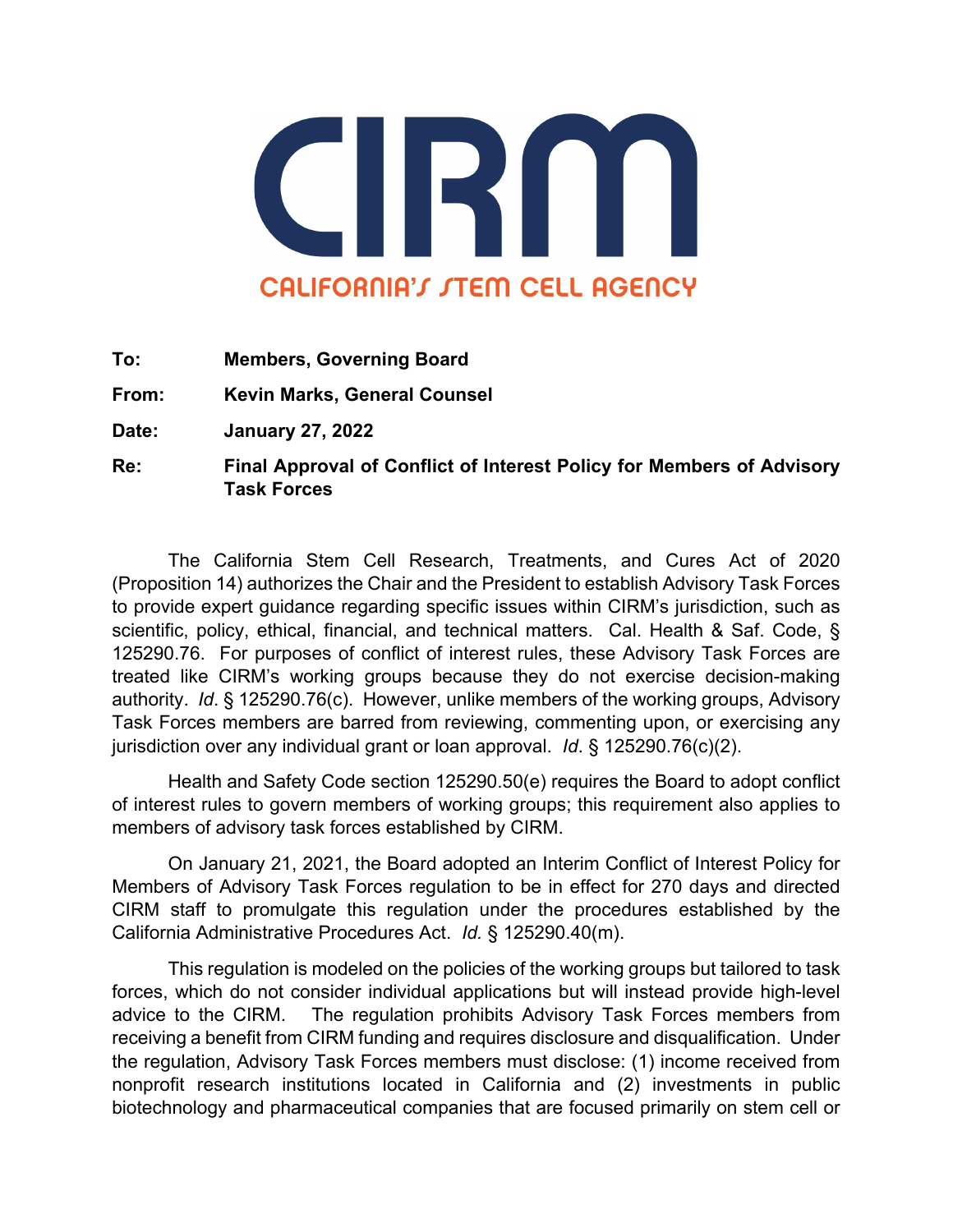genetic research and therapy development. Finally, the Advisory Task Forces members are required to disqualify themselves if one of their financial interests is involved in a decision before the task force, unless the CIRM President/CEO determines that the need for the member's expertise outweighs any possible bias.

On April 22, 2021, CIRM staff began the first formal rulemaking process by submitting a notice of proposed regulation to the Office of Administrative Law, published in the California Regulatory Notice Register on April 30, 2021. CIRM did not receive any public comments during that comment period.

Upon further review of the draft regulation, CIRM staff made minor edits to the language of the regulation to clarify the authority of the Advisory Task Forces to make only recommendations to the ICOC. On November 23, 2021, CIRM staff began the second formal rulemaking process by submitting a notice of proposed regulation to the Office of Administrative Law, published in the California Regulatory Notice Register. CIRM did not receive any public comment during the comment period.

As a result, CIRM has not modified the interim regulation. CIRM staff now requests final approval of the Advisory Task Forces conflict regulation so that we may submit the regulation for review and approval by the Office of Administrative Law.

**RECOMMENDATION:** Approve the proposed regulation in its current form and authorize CIRM staff to submit the final rulemaking package to the Office of Administrative Law.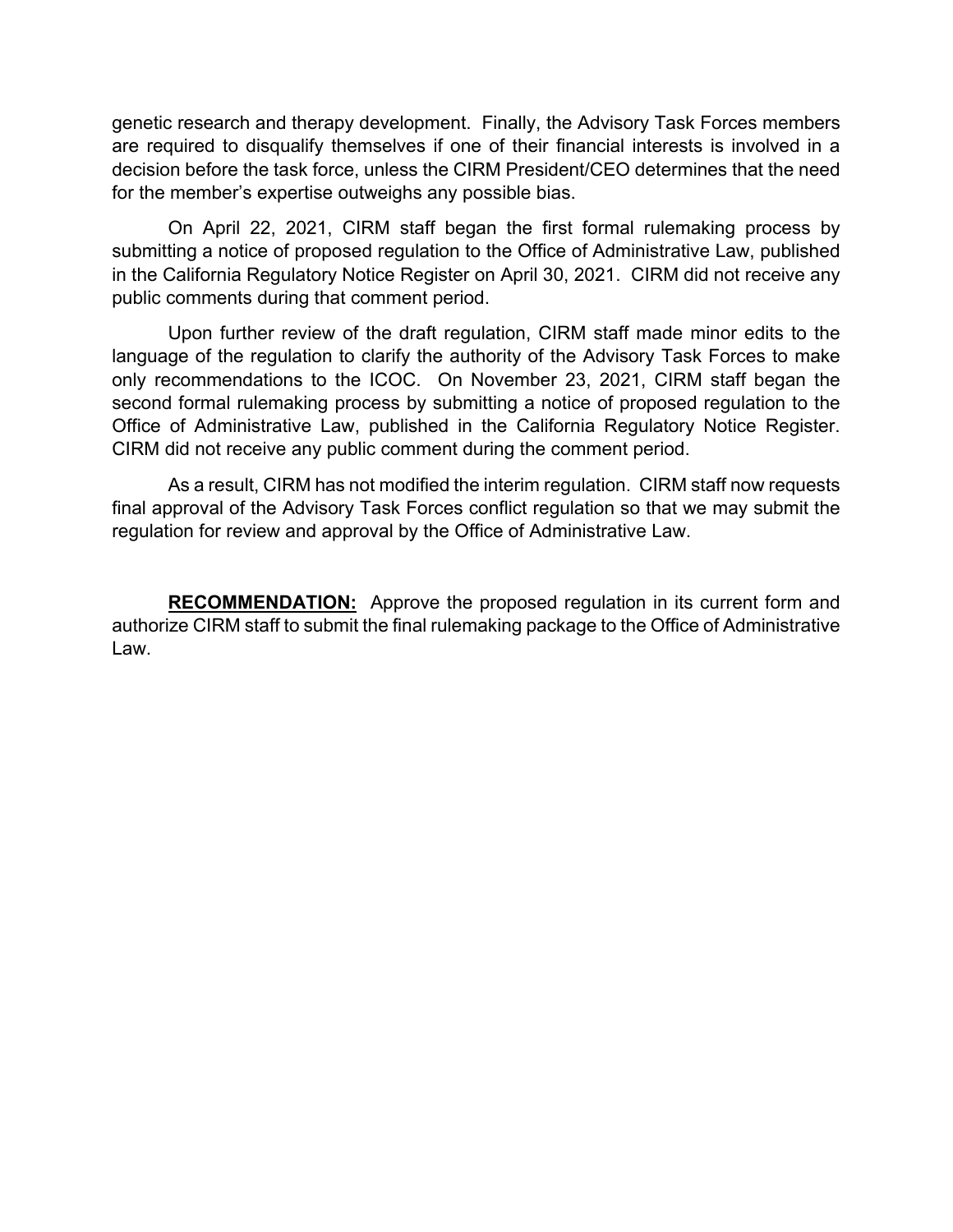

## **Proposed Interim Regulation for Conflict of Interest Standards for Members ofAdvisory Task Forces**

## **(Adopted Pursuant to Health & Saf. Code, §§ 129290.76(c), 125290.50(e) and125290.40(m))**

(a) Prohibitions: Members of Advisory Task Forces are precluded from deriving direct financial benefit from CIRM through research grants or loans and from acting as a Principal Investigator on any CIRM-funded award.

(b) Disclosure: Before a meeting of an Advisory Task Force, members of the Advisory Task Force shall disclose:

(1) All California-based academic or non-profit research institutions from which the member or the member's spouse has received income of \$5,000 or more in the preceding 12 months;

(2) All public biotechnology and pharmaceutical companies that are primarily focused on stem cell or genetic research and therapy development in which the member or the member's spouse has an investment of \$5,000 or more. A public biotechnology company or a public pharmaceutical company is considered to be primary focused on stem cell or genetic research and therapy development if it devotes more than 50 percent of its annualresearch and development budget to stem cell or genetic research and therapy development.

(c) Disqualification: A conflict of interest exists when a member has any financial interest identified in subdivision (b) of this regulation that is the subject of a proposed recommendation before the Advisory Task Force. A member who has a conflict of interest with respect to a proposed recommendation may not participate in the discussion related to the proposed recommendation and must leave the room when that proposed recommendation is discussed. In exceptional cases, the President/CEO of CIRM may decide that the need for special expertise of a member outweighs any possible bias posed by a conflict of interest. Under these circumstances, the member shall be permitted to participate in the discussion but will not be permitted to vote on the matter.

1999 Harrison Street, Suite 1650, Oakland, CA 94612